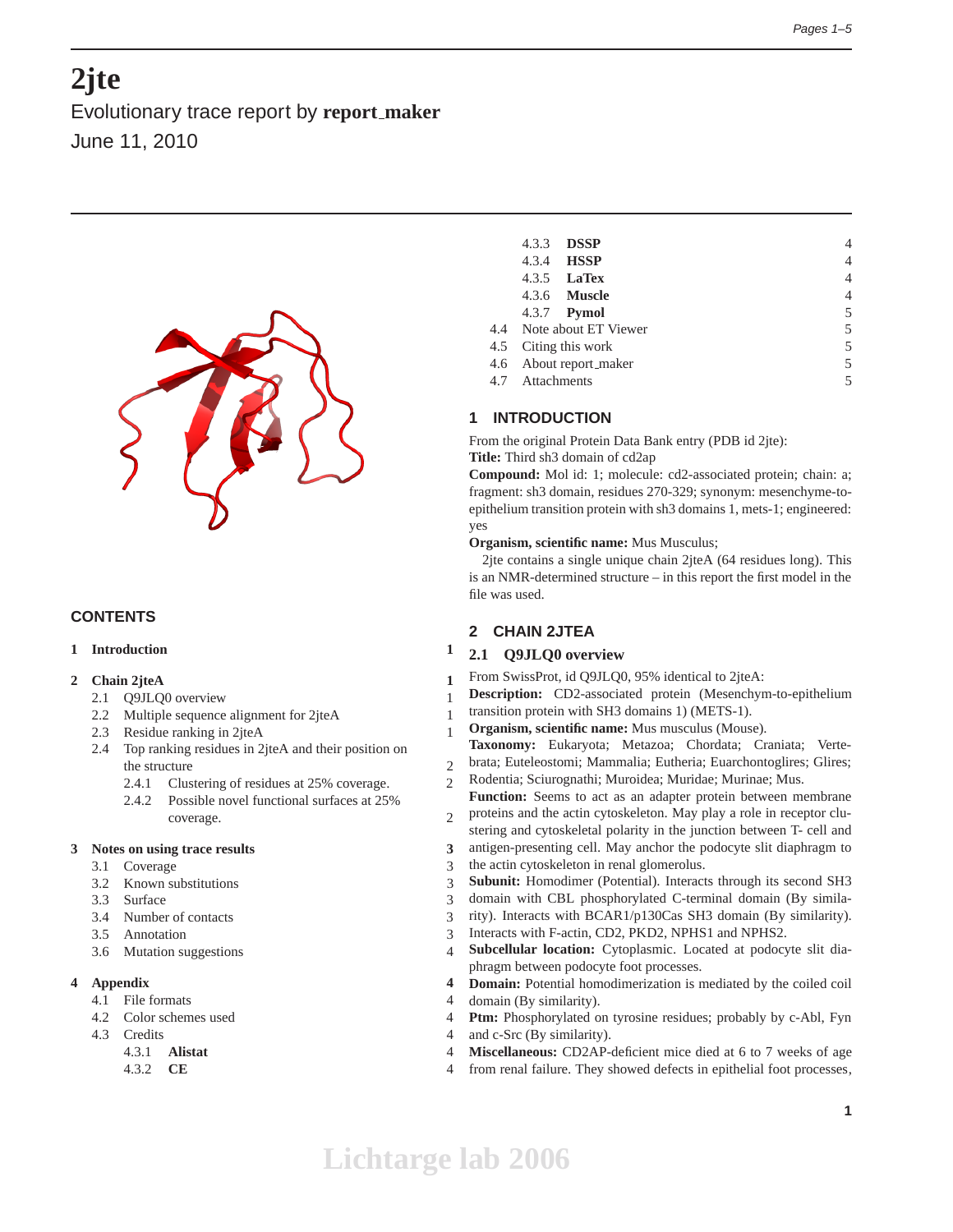

**Fig. 1.** Residues 1-64 in 2jteA colored by their relative importance. (See Appendix, Fig.5, for the coloring scheme.)

accompanied by mesangial cell hyperplasia and extracellular matrix deposition.

**Similarity:** Contains 3 SH3 domains.

**About:** This Swiss-Prot entry is copyright. It is produced through a collaboration between the Swiss Institute of Bioinformatics and the EMBL outstation - the European Bioinformatics Institute. There are no restrictions on its use as long as its content is in no way modified and this statement is not removed.

## **2.2 Multiple sequence alignment for 2jteA**

For the chain 2jteA, the alignment 2jteA.msf (attached) with 519 sequences was used. The alignment was downloaded from the HSSP database, and fragments shorter than 75% of the query as well as duplicate sequences were removed. It can be found in the attachment to this report, under the name of 2jteA.msf. Its statistics, from the *alistat* program are the following:

| Number of sequences: 519  | 28458 |
|---------------------------|-------|
|                           |       |
| Total number of residues: |       |
| Smallest:<br>48           |       |
| 64<br>Largest:            |       |
| 54.8<br>Average length:   |       |
| Alignment length:<br>64   |       |
| Average identity:<br>37%  |       |
| 98%<br>Most related pair: |       |
| Most unrelated pair: 13%  |       |
| Most distant seq:<br>41%  |       |

Furthermore, 1% of residues show as conserved in this alignment. The alignment consists of 41% eukaryotic ( 28% vertebrata, 1% arthropoda, 5% fungi) sequences. (Descriptions of some sequences were not readily available.) The file containing the sequence descriptions can be found in the attachment, under the name 2jteA.descr.

#### **2.3 Residue ranking in 2jteA**

The 2jteA sequence is shown in Fig. 1, with each residue colored according to its estimated importance. The full listing of residues in 2jteA can be found in the file called 2jteA.ranks\_sorted in the attachment.

# **2.4 Top ranking residues in 2jteA and their position on the structure**

In the following we consider residues ranking among top 25% of residues in the protein . Figure 2 shows residues in 2jteA colored by their importance: bright red and yellow indicate more conserved/important residues (see Appendix for the coloring scheme). A Pymol script for producing this figure can be found in the attachment.



**Fig. 2.** Residues in 2jteA, colored by their relative importance. Clockwise: front, back, top and bottom views.

*2.4.1 Clustering of residues at 25% coverage.* Fig. 3 shows the top 25% of all residues, this time colored according to clusters they belong to. The clusters in Fig.3 are composed of the residues listed



**Fig. 3.** Residues in 2jteA, colored according to the cluster they belong to: red, followed by blue and yellow are the largest clusters (see Appendix for the coloring scheme). Clockwise: front, back, top and bottom views. The corresponding Pymol script is attached.

in Table 1.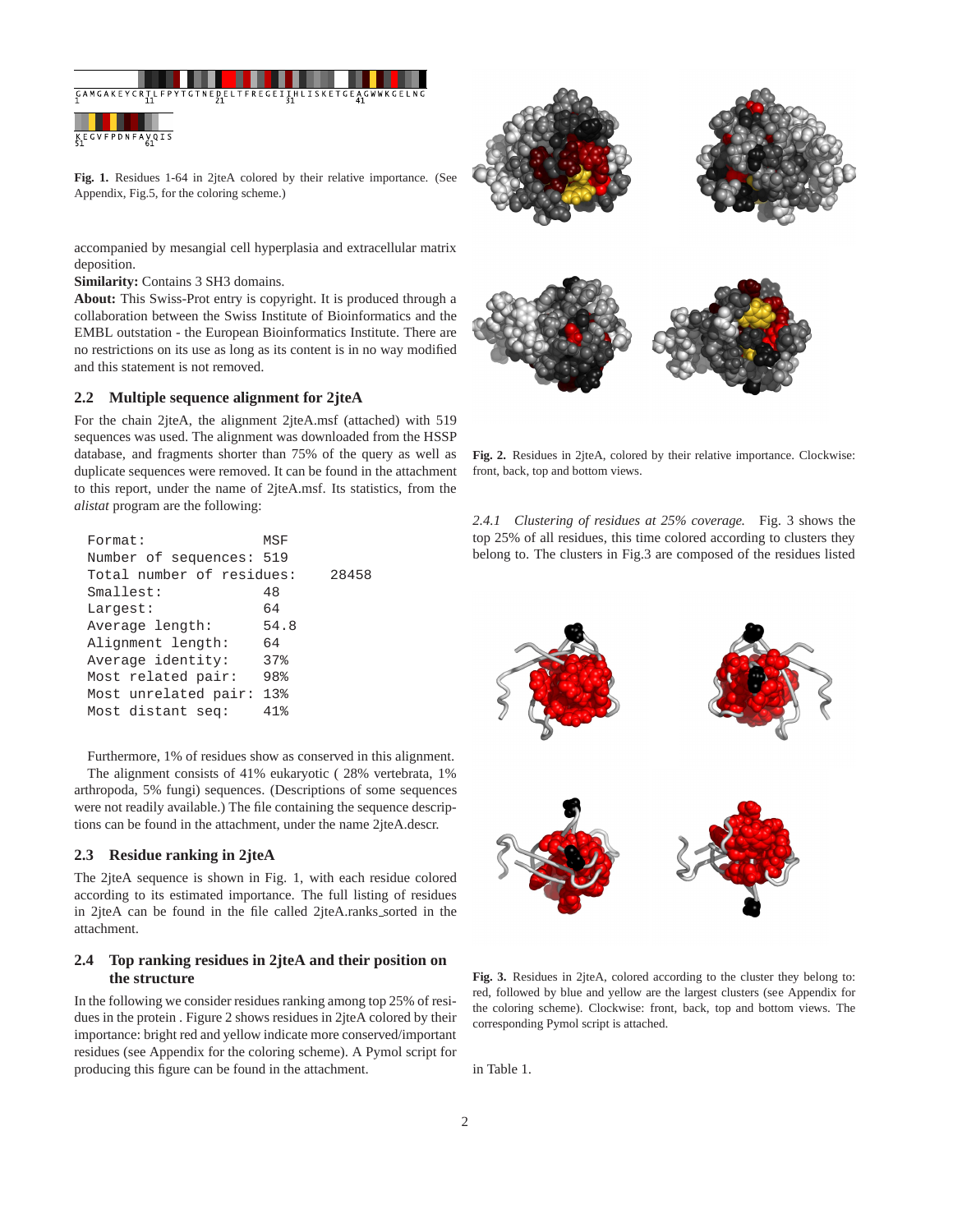| Table 1. |      |                                    |
|----------|------|------------------------------------|
| cluster  | size | member                             |
| color    |      | residues                           |
| red      | 14   | 15, 22, 23, 25, 31, 42, 43, 44, 46 |
|          |      | 53, 55, 56, 58, 59                 |

**Table 1.** Clusters of top ranking residues in 2jteA.

*2.4.2 Possible novel functional surfaces at 25% coverage.* One group of residues is conserved on the 2jteA surface, away from (or susbtantially larger than) other functional sites and interfaces recognizable in PDB entry 2jte. It is shown in Fig. 4. The residues



**Fig. 4.** A possible active surface on the chain 2jteA.

belonging to this surface "patch" are listed in Table 2, while Table 3 suggests possible disruptive replacements for these residues (see Section 3.6).

| Table 2.                 |      |                       |      |
|--------------------------|------|-----------------------|------|
| res                      | type | substitutions $(\% )$ | cvg  |
| 56                       | P    | P(100)                | 0.02 |
| 43                       | W    | W(96)F(2)LCYGK        | 0.03 |
| 53                       | G    | G(96)ML(1)HNKFO       | 0.05 |
| 23                       | т.   | L(93)VI(4)FM          | 0.06 |
| 2.2.                     | E    | D(13)E(83)AS(1)       | 0.08 |
|                          |      | LGCH                  |      |
| 25                       | F    | F(77)L(15)I(6)M       | 0.14 |
|                          |      | ٦T                    |      |
| 59                       | F    | $Y(62)F(30)$ . (2)    | 0.16 |
|                          |      | H(1)L(3)CV            |      |
| 15                       | Y    | Y(61)L(2)F(27)N       | 0.17 |
| continued in next column |      |                       |      |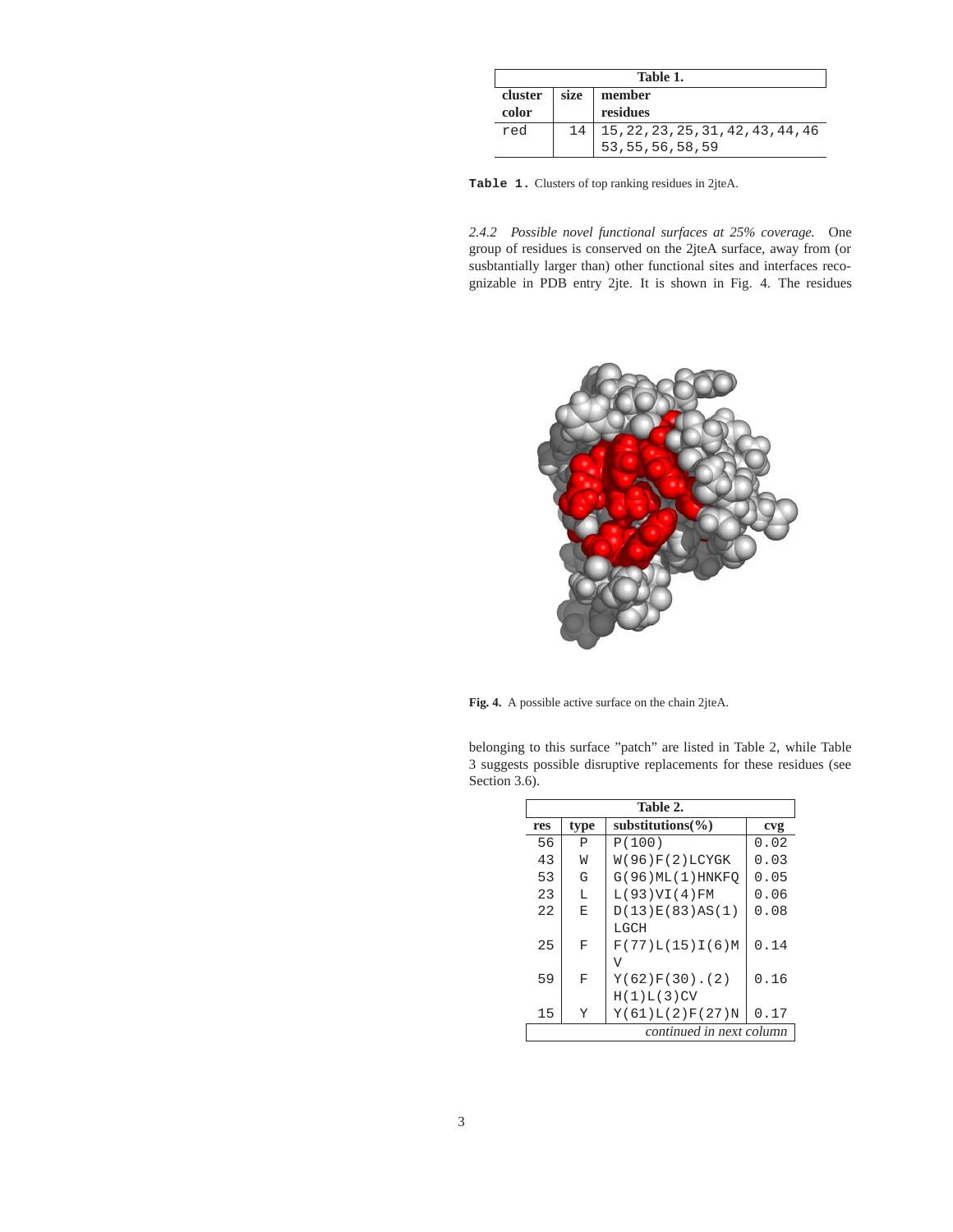| <b>Table 2.</b> continued |      |                       |      |
|---------------------------|------|-----------------------|------|
| res                       | type | substitutions $(\% )$ | cvg  |
|                           |      | $C(7)$ WHE            |      |
| 42                        | G    | D(14)G(59)E(11)       | 0.20 |
|                           |      | N(10) KOHTWASLI       |      |
| 58                        | N    | $N(75)GS(8)$ . (1)    | 0.22 |
|                           |      | A(4)V(1)D(2)K         |      |
|                           |      | $T(1)$ RELH           |      |
| 44                        | W    | W(64)F(5)Y(11)        | 0.23 |
|                           |      | L(6)C(5)RGM(2)S       |      |
|                           |      | T(1)AIP               |      |
|                           |      |                       |      |

**Table 2.** Residues forming surface "patch" in 2jteA.

| Table 3. |      |                          |  |
|----------|------|--------------------------|--|
| res      | type | disruptive               |  |
|          |      | mutations                |  |
| 56       | P    | (YR)(TH)(SKECG)(FOWD)    |  |
| 43       | W    | (E)(K)(D)(O)             |  |
| 53       | G    | (E)(R)(KYD)(H)           |  |
| 23       | L    | (R)(Y)(T)(H)             |  |
| 22       | E    | (HR) (FW) (Y) (K)        |  |
| 25       | F    | $(KE)$ $(T)$ $(R)$ $(D)$ |  |
| 59       | F    | (K) (E) (O) (D)          |  |
| 15       | Y    | $(K)$ (O) (EMR) (NVA)    |  |
| 42       | G    | (R)(K)(E)(H)             |  |
| 58       | N    | $(Y)$ (FWH) $(T)$ (R)    |  |
| 44       | W    | (K)(E)(OD)(R)            |  |

**Table 3.** Disruptive mutations for the surface patch in 2jteA.

# **3 NOTES ON USING TRACE RESULTS**

#### **3.1 Coverage**

Trace results are commonly expressed in terms of coverage: the residue is important if its "coverage" is small - that is if it belongs to some small top percentage of residues [100% is all of the residues in a chain], according to trace. The ET results are presented in the form of a table, usually limited to top 25% percent of residues (or to some nearby percentage), sorted by the strength of the presumed evolutionary pressure. (I.e., the smaller the coverage, the stronger the pressure on the residue.) Starting from the top of that list, mutating a couple of residues should affect the protein somehow, with the exact effects to be determined experimentally.

#### **3.2 Known substitutions**

One of the table columns is "substitutions" - other amino acid types seen at the same position in the alignment. These amino acid types may be interchangeable at that position in the protein, so if one wants to affect the protein by a point mutation, they should be avoided. For example if the substitutions are "RVK" and the original protein has an R at that position, it is advisable to try anything, but RVK. Conversely, when looking for substitutions which will *n*ot affect the protein, one may try replacing, R with K, or (perhaps more surprisingly), with V. The percentage of times the substitution appears in the alignment is given in the immediately following bracket. No percentage is given in the cases when it is smaller than 1%. This is meant to be a rough guide - due to rounding errors these percentages often do not add up to 100%.

## **3.3 Surface**

To detect candidates for novel functional interfaces, first we look for residues that are solvent accessible (according to DSSP program) by at least  $10\AA^2$ , which is roughly the area needed for one water molecule to come in the contact with the residue. Furthermore, we require that these residues form a "cluster" of residues which have neighbor within  $5\AA$  from any of their heavy atoms.

Note, however, that, if our picture of protein evolution is correct, the neighboring residues which *are not* surface accessible might be equally important in maintaining the interaction specificity - they should not be automatically dropped from consideration when choosing the set for mutagenesis. (Especially if they form a cluster with the surface residues.)

#### **3.4 Number of contacts**

Another column worth noting is denoted "noc/bb"; it tells the number of contacts heavy atoms of the residue in question make across the interface, as well as how many of them are realized through the backbone atoms (if all or most contacts are through the backbone, mutation presumably won't have strong impact). Two heavy atoms are considered to be "in contact" if their centers are closer than  $5\AA$ .

#### **3.5 Annotation**

If the residue annotation is available (either from the pdb file or from other sources), another column, with the header "annotation" appears. Annotations carried over from PDB are the following: site (indicating existence of related site record in PDB ), S-S (disulfide bond forming residue), hb (hydrogen bond forming residue, jb (james bond forming residue), and sb (for salt bridge forming residue).

#### **3.6 Mutation suggestions**

Mutation suggestions are completely heuristic and based on complementarity with the substitutions found in the alignment. Note that they are meant to be **disruptive** to the interaction of the protein with its ligand. The attempt is made to complement the following properties: small [AVGSTC], medium [LPNQDEMIK], large  $[WFYHR]$ , hydrophobic  $[LPVAMWFI]$ , polar  $[GTCY]$ ; positively  $[KHR]$ , or negatively  $[DE]$  charged, aromatic  $[WFYH]$ , long aliphatic chain  $[EKRQM]$ , OH-group possession  $[SDETY]$ , and NH2 group possession  $[NQRK]$ . The suggestions are listed according to how different they appear to be from the original amino acid, and they are grouped in round brackets if they appear equally disruptive. From left to right, each bracketed group of amino acid types resembles more strongly the original (i.e. is, presumably, less disruptive) These suggestions are tentative - they might prove disruptive to the fold rather than to the interaction. Many researcher will choose, however, the straightforward alanine mutations, especially in the beginning stages of their investigation.

# **4 APPENDIX**

#### **4.1 File formats**

Files with extension "ranks sorted" are the actual trace results. The fields in the table in this file:

- alignment# number of the position in the alignment
- residue# residue number in the PDB file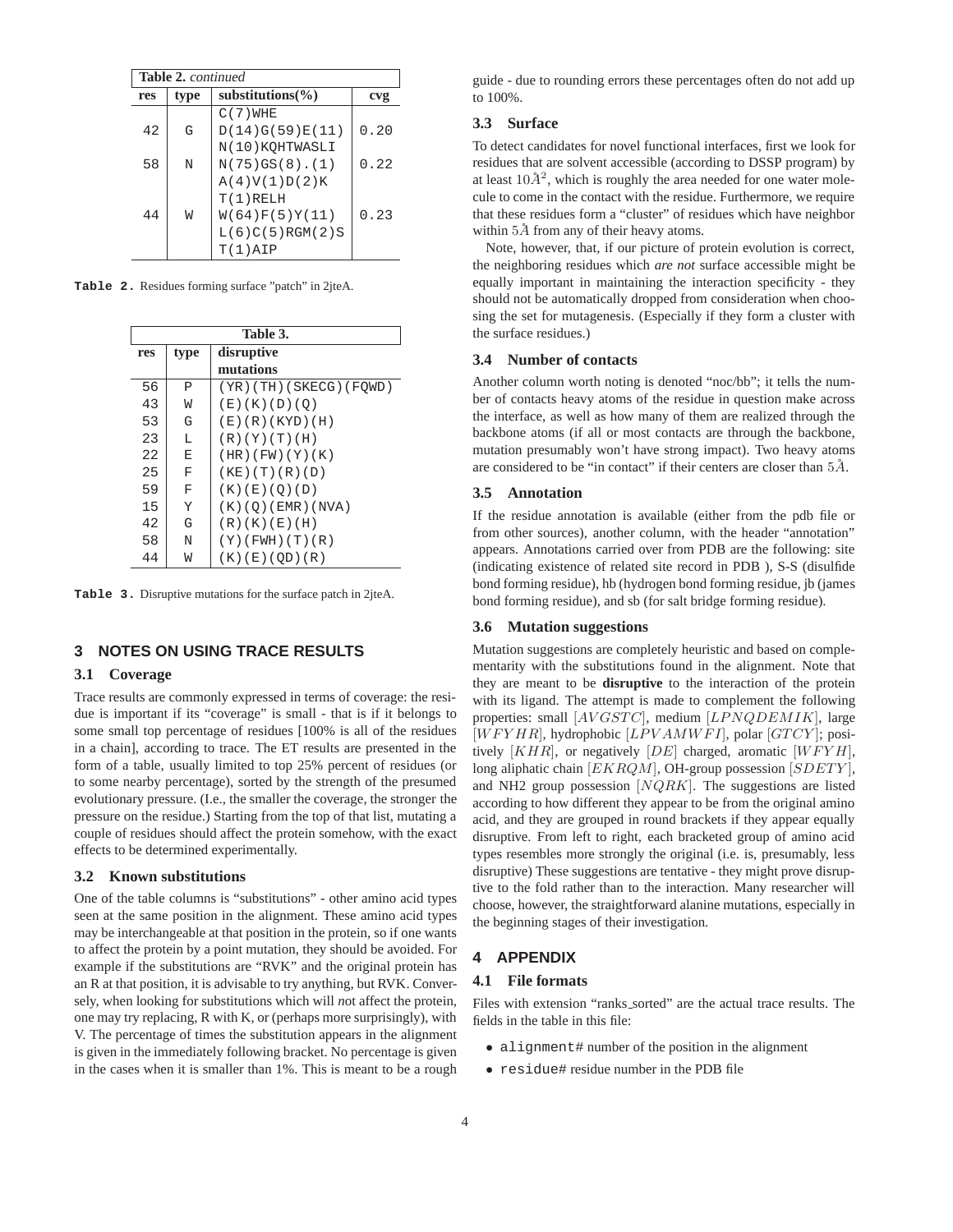

**RELATIVE IMPORTANCE**

**Fig. 5.** Coloring scheme used to color residues by their relative importance.

- type amino acid type
- rank rank of the position according to older version of ET
- variability has two subfields:
	- 1. number of different amino acids appearing in in this column of the alignment
	- 2. their type
- rho ET score the smaller this value, the lesser variability of this position across the branches of the tree (and, presumably, the greater the importance for the protein)
- cvg coverage percentage of the residues on the structure which have this rho or smaller
- gaps percentage of gaps in this column

### **4.2 Color schemes used**

The following color scheme is used in figures with residues colored by cluster size: black is a single-residue cluster; clusters composed of more than one residue colored according to this hierarchy (ordered by descending size): red, blue, yellow, green, purple, azure, turquoise, brown, coral, magenta, LightSalmon, SkyBlue, violet, gold, bisque, LightSlateBlue, orchid, RosyBrown, MediumAquamarine, DarkOliveGreen, CornflowerBlue, grey55, burlywood, LimeGreen, tan, DarkOrange, DeepPink, maroon, BlanchedAlmond.

The colors used to distinguish the residues by the estimated evolutionary pressure they experience can be seen in Fig. 5.

### **4.3 Credits**

*4.3.1* **Alistat** *alistat* reads a multiple sequence alignment from the file and shows a number of simple statistics about it. These statistics include the format, the number of sequences, the total number of residues, the average and range of the sequence lengths, and the alignment length (e.g. including gap characters). Also shown are some percent identities. A percent pairwise alignment identity is defined as (idents / MIN(len1, len2)) where idents is the number of exact identities and len1, len2 are the unaligned lengths of the two sequences. The "average percent identity", "most related pair", and "most unrelated pair" of the alignment are the average, maximum, and minimum of all (N)(N-1)/2 pairs, respectively. The "most distant

seq" is calculated by finding the maximum pairwise identity (best relative) for all N sequences, then finding the minimum of these N numbers (hence, the most outlying sequence). *alistat* is copyrighted by HHMI/Washington University School of Medicine, 1992-2001, and freely distributed under the GNU General Public License.

*4.3.2* **CE** To map ligand binding sites from different source structures, report\_maker uses the CE program: http://cl.sdsc.edu/. Shindyalov IN, Bourne PE (1998) *"Protein structure alignment by incremental combinatorial extension (CE) of the optimal path* . Protein Engineering 11(9) 739-747.

*4.3.3* **DSSP** In this work a residue is considered solvent accessible if the DSSP program finds it exposed to water by at least  $10\text{\AA}^2$ , which is roughly the area needed for one water molecule to come in the contact with the residue. DSSP is copyrighted by W. Kabsch, C. Sander and MPI-MF, 1983, 1985, 1988, 1994 1995, CMBI version by Elmar.Krieger@cmbi.kun.nl November 18,2002,

http://www.cmbi.kun.nl/gv/dssp/descrip.html.

*4.3.4* **HSSP** Whenever available, report maker uses HSSP alignment as a starting point for the analysis (sequences shorter than 75% of the query are taken out, however); R. Schneider, A. de Daruvar, and C. Sander. *"The HSSP database of protein structuresequence alignments."* Nucleic Acids Res., 25:226–230, 1997.

http://swift.cmbi.kun.nl/swift/hssp/

*4.3.5* **LaTex** The text for this report was processed using LATEX; Leslie Lamport, "LaTeX: A Document Preparation System Addison-Wesley," Reading, Mass. (1986).

*4.3.6* **Muscle** When making alignments "from scratch", report maker uses Muscle alignment program: Edgar, Robert C. (2004), *"MUSCLE: multiple sequence alignment with high accuracy and high throughput."* Nucleic Acids Research 32(5), 1792-97.

http://www.drive5.com/muscle/

*4.3.7* **Pymol** The figures in this report were produced using Pymol. The scripts can be found in the attachment. Pymol is an open-source application copyrighted by DeLano Scientific LLC (2005). For more information about Pymol see http://pymol.sourceforge.net/. (Note for Windows users: the attached package needs to be unzipped for Pymol to read the scripts and launch the viewer.)

#### **4.4 Note about ET Viewer**

Dan Morgan from the Lichtarge lab has developed a visualization tool specifically for viewing trace results. If you are interested, please visit:

http://mammoth.bcm.tmc.edu/traceview/

The viewer is self-unpacking and self-installing. Input files to be used with ETV (extension .etvx) can be found in the attachment to the main report.

#### **4.5 Citing this work**

The method used to rank residues and make predictions in this report can be found in Mihalek, I., I. Res, O. Lichtarge. (2004). ˇ *"A Family of Evolution-Entropy Hybrid Methods for Ranking of Protein Residues by Importance"* J. Mol. Bio. **336**: 1265-82. For the original version